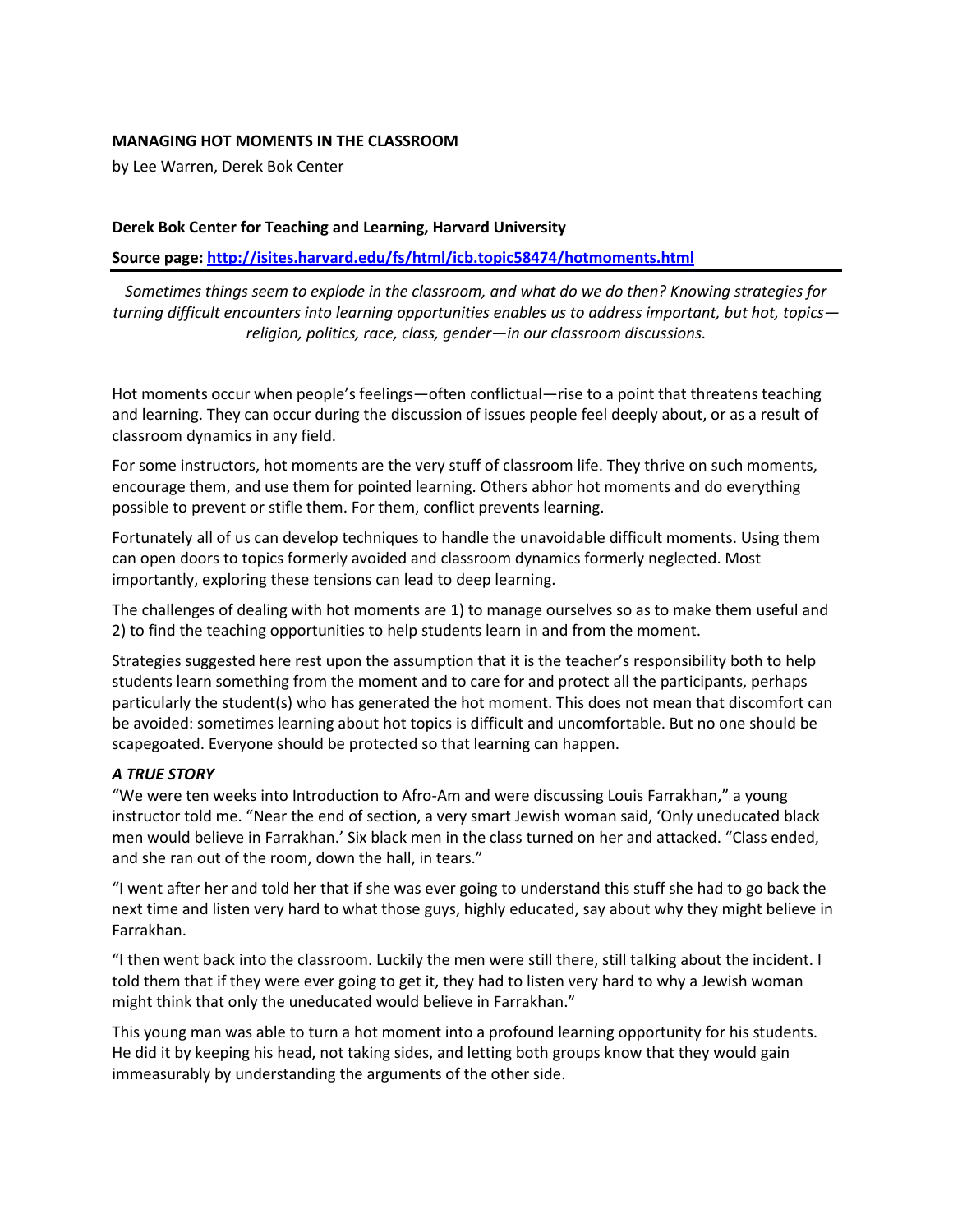# *FINDING TEACHING OPPORTUNITIES IN THE MOMENT*

It's not easy to see the teaching opportunity when a student says she doesn't think the U.S. should have gone to war to prevent the Holocaust "because they weren't Christians"—or when a male student makes a joke about irrational numbers being female—or when one student heatedly says, "The trouble with you is you talk all the time and never listen!"—or when the Jewish student says that only uneducated black men would believe Louis Farrakhan.

### *How we think about the moment*

- The first route to making such unanticipated and difficult occurrences productive lies in how we think about the moment—as instructors. If we can get out of our own emotional confusion, we can begin to see the heat as an opportunity to explore different views about the topic. In the case above, for example, it could be helpful to students to examine why someone might think that religious affiliation was a reason to go or not to go to war.
- We can also use the image of leaving the dance floor of the discussion and our emotions and going up to the balcony. From there we can look for a relevant meta-level issue that the hot moment raises. Often the difficult statement illustrates the complexity of questions being discussed, as in the instance of the Jewish student's remarks about Farrakhan. Such a comment presents an immediate example of Jewish/African-American political difficulties.
- It helps sometimes to think about listening for "the song beneath the words" of the student. What is the sub-text? What is the student really saying? Why is this coming up at all, and why at this time? Often students can't articulate clearly what they are thinking. After double-checking our impressions with the student, we can use this information to further the conversation. For example, the student in the holocaust story was African-American. Her sub-text might have

been that we needed to deal with the United States' own race issues before taking on those of other nations. That idea is certainly a valid one for discussion in contemporary international politics. Had the instructor been able to bring this to the surface, rather than avoiding her remarks altogether, the class would have come away with enriched understanding.

## *Helping the students think about it*

- To help students think productively about issues raised during hot moments, establish discussion norms early in the term, or at the moment if necessary. Don't permit personal attacks. Model norms that encourage an open discussion of difficult material—by being open to multiple perspectives and by asking all students to argue their point responsibly.
- We can take the issue off the student who has made the offensive remark and put it on the table as a topic for general discussion. Say something like: "Many people think this way. Why do they hold such views? What are their reasons?" and then, "Why do those who disagree hold other views?" This protects the student while also encouraging others who disagree to understand a view they dislike and then to argue their position later.
- Another strategy is to require that all students seek to understand each other's perspectives, as a prerequisite to understanding the subject at all. Ask them to listen carefully to the other point of view, to ask questions, and then to be able to restate or argue for that position. This can work for the hottest of subjects.
- Ask students to write about the issue, either in class, as a reflective and hopefully calming exercise followed by discussion, or outside of class. You can ask them to do some research on the subject and write a more balanced essay. You might require them to argue the position they most disagreed with.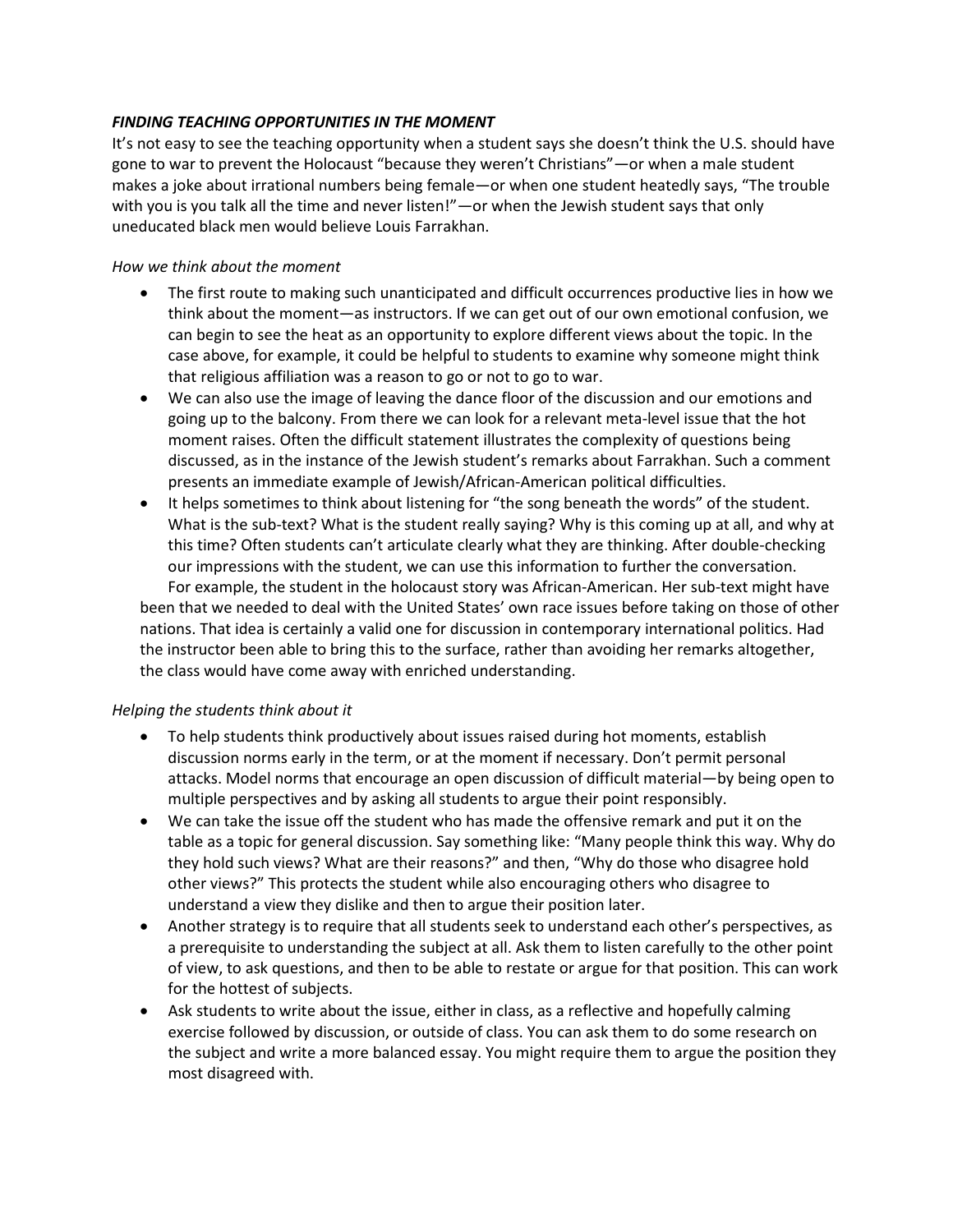- Sometimes it is important to talk with students outside of class, particularly those who have been most embroiled in the hot moment. Help them to learn something substantive from the experience—about themselves, about others, about possible positions, about the topic as a whole, and about how to voice their thoughts so that they can be heard, even by those who disagree. These conversations can save a student and keep them coming to class with an open and learning mind.
- If a student breaks down as a result of the original outburst, acknowledge it, and ask them if they would like to remain in the classroom or leave for a while. At the end of class, find the student and ask if you can be of any assistance. In extreme cases, urge them to see a counselor.

## *Getting the students to do the work*

- Ask students, when things get hot, to step back and reflect upon what they might learn from this moment. This can move the discussion to a level that helps everyone see what issues have been at stake and what the clash itself might mean. I've seen this work in a class in which a white student and an African-American student were wrangling at length and without apparent movement toward any understanding. When the teacher asked all students to explore what they might learn from this, the discussion shifted gears quickly. They began to think about the difficulties in black-white communications when different belief systems were at work, the reasons for those difficulties, and possible ways to bridge the gaps.
- Another strategy is to ask students to think about how their reactions mirror the subject at hand and what they might learn from their own behavior. Often groups act out in their own discussion the topic under discussion. For example, when discussing how women's remarks are often ignored in business settings, the class or the instructor may be ignoring the remarks of women in the class. Seeing this and talking about it in the moment can enhance people's understanding of the issue.

# *Don't avoid the issue*

- When hot moments occur because of inter-student dynamics, in ways not related to the subject matter, it can still be important to address the issue, even in a math or physics class. For example, if a student complains about another's speaking behavior, it is tempting to go on as if the outburst hadn't occurred. However, a discussion about who speaks and who doesn't and why, and how to enable the quiet ones to make room for themselves and the talkative ones to listen, could help every student in the room and make room for a greater diversity of ideas in the class.
- Or if a student makes a joke like the one about irrational numbers being female, it could be useful to stop to examine why and how men make such jokes and how they affect women's experience in math and science classes. It might be helpful to the men to understand why the women get upset by their good-humored jokes and to the women to understand how to counter them. A discussion of this sort could open the classroom to far greater collaboration the rest of the term.
- To ignore such remarks has its own consequences. Students learn that such behavior is OK and that they are not protected from it. They miss the opportunity to learn about their own behavior and its consequences. And they miss the opportunity to have a more open classroom in which a wider range of ideas can be explored.
- It is, of course, almost always useful to talk about the moment outside of class with the individuals involved, to give them support, and help them to learn from the experience.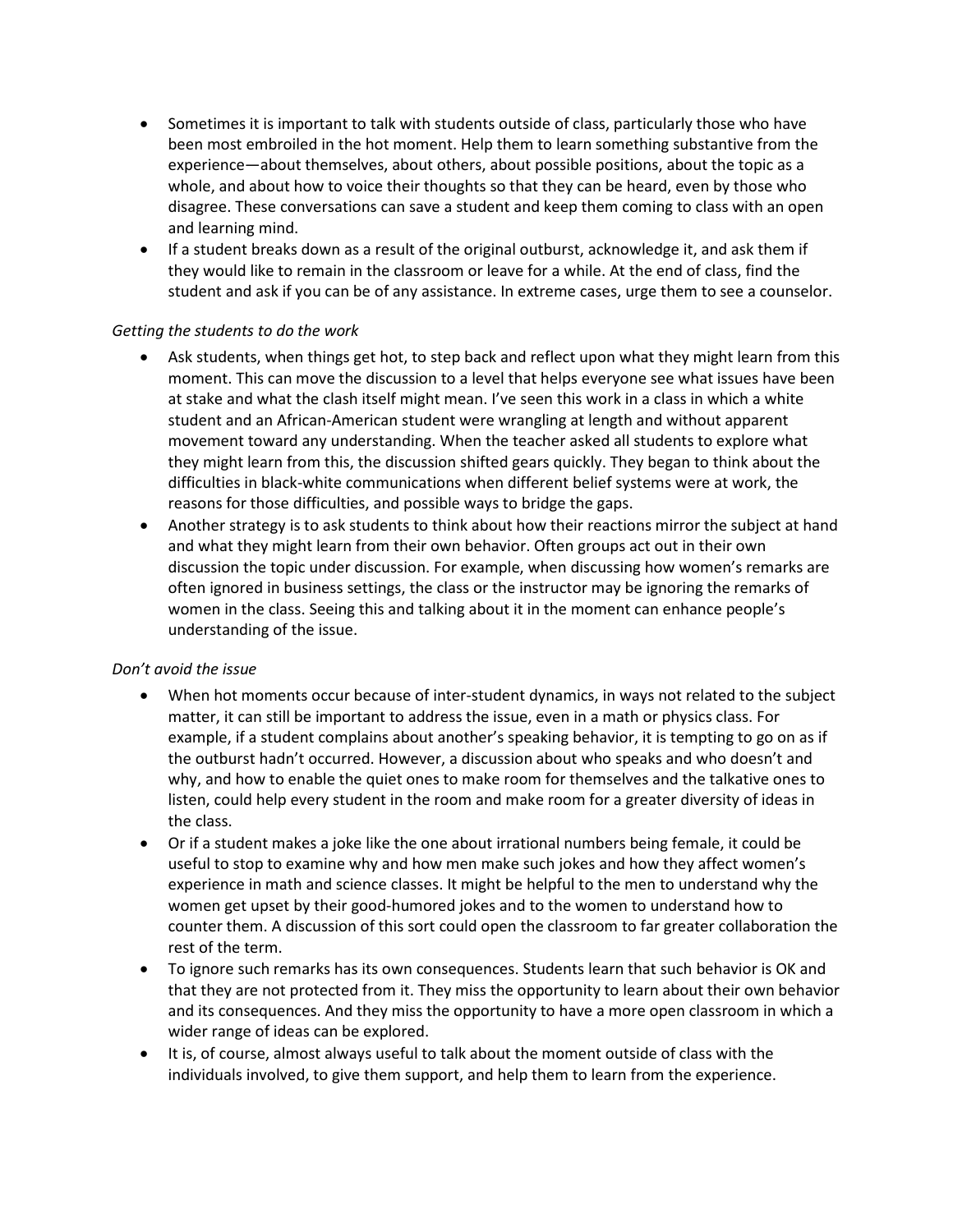## *Having a fallback position*

If you are unable to find a workable position in the moment, defer. Tell students that this is an important issue and that you will take it up at a later time. You then have time to plan strategies. This approach lets all the students in the room know that you take such occurrences seriously.

### *MANAGING OURSELVES*

We often forget that a primary task is to find ways to manage ourselves in the midst of confusion.

**Hold Steady**. If you can hold steady and not be visibly rattled by the hot moment, the students will be better able to steady themselves as well and even learn something from the moment. Your behavior provides a holding environment for the students. They can feel safe when you appear to be in control; this enables them to explore the issues. Your behavior also provides a model for the students.

**Breathe deeply**. Take a moment. Collect yourself. Take time if you need it. Silence is useful—if you can show that you are comfortable with it. A pause will also permit students to reflect on the issues raised. Deep breathing is an ancient and highly effective technique for calming adrenaline rushes and restoring one's capacity to think.

**Don't personalize remark**s. Don't take remarks personally, even when they come as personal attacks. Such attacks are most likely made against you in your role as teacher or authority figure. Remembering to separate self from role can enable you to see what a student is saying more clearly and to actually discuss the issue. It's not about you. It's about the student and his or her feelings and thoughts, though often articulated clumsily and from an as yet unthought through position.

Don't take remarks personally when they are about issues that you feel strongly about, or even about groups of which you are a part. Again, remember that both you and the group will be better served if you can keep some distance from the comments and find ways to use them to enhance people's understanding.

Don't let yourself get caught up in a personal reaction to the individual who has made some unpleasant remark. It's easy to want to tear into a student who is personally offensive to you. To do so is to fail to see what that student and his or her ideas represent in the classroom and in the larger world. If you take the remarks personally, chances are you will not be able to find what there is to learn from them.

**Know yourself**. Know your biases, know what will push your buttons and what will cause your mind to stop. Every one of us has areas in which we are vulnerable to strong feelings. Knowing what those areas are in advance can diminish the element of surprise. This self-knowledge can enable you to devise in advance strategies for managing yourself and the class when such a moment arises. You will have thought about what you need to do in order to enable your mind to work again.

## *RESOURCES.*

Heifetz, R. (1994). *Leadership without easy answers.* Cambridge, MA: Harvard University Press (especially pp.250-276),

Fisher,R., Ury, W., & Patton, P. (1981, 1991). *Getting to yes.* New York: Penguin Books.

Frederick, P. (1995). "Walking on eggs: Mastering the dreaded diversity discussion." *College Teaching*, Vol. 43/No. 3, pp. 83-92.

Frederick, P.(2000). "Approaches to teaching diversity." *NEA Advocate,* 17, (4), pp. 5-8.

Schon, D. A. (1987). Educating the reflective practitioner: Toward a new design for teaching and learning in the professions. San Francisco: Jossey-Bass.